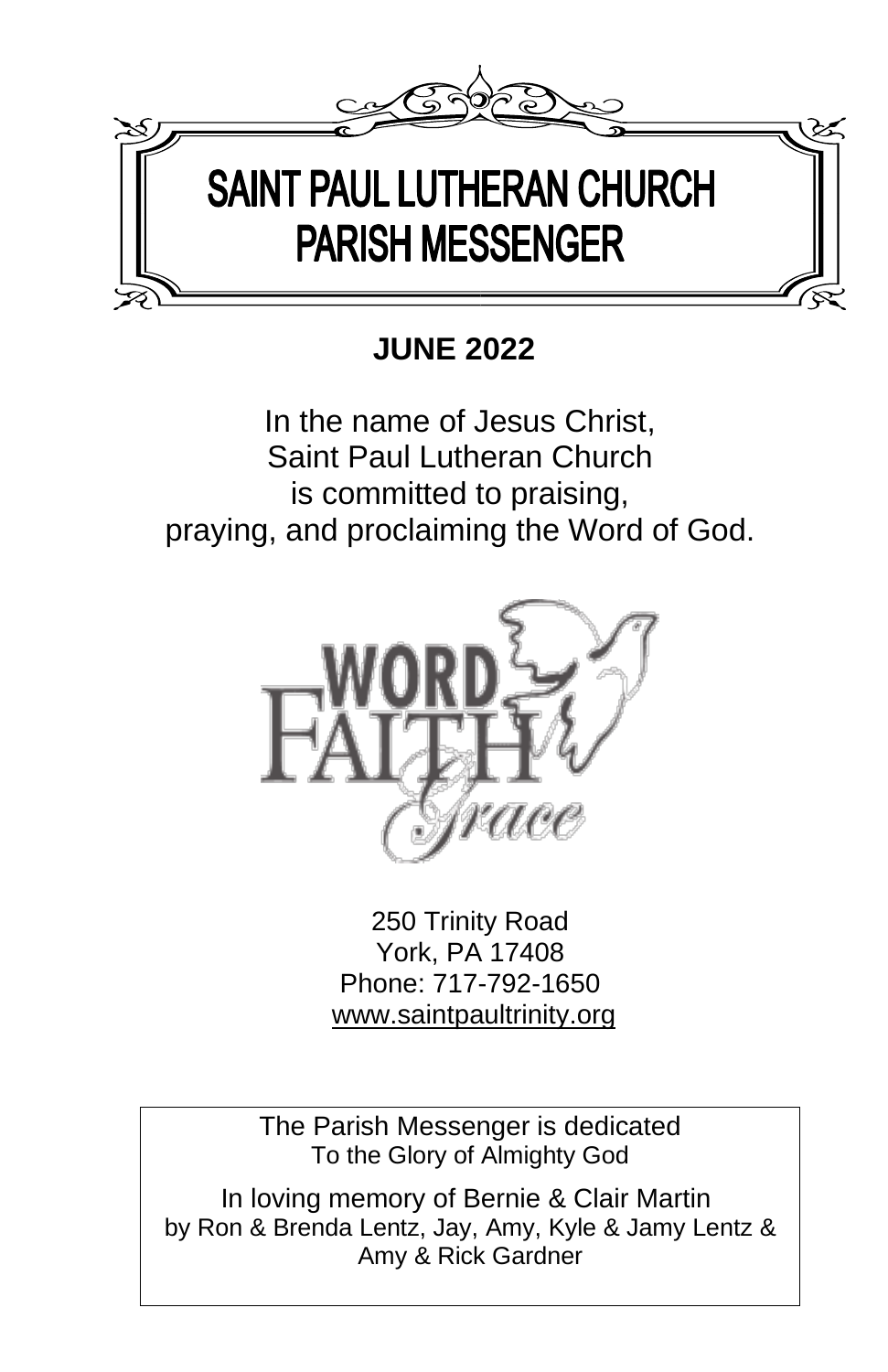|                                        | Rev. Sara Gausmann e-mail: pastorsally@saintpaultrinity.org |
|----------------------------------------|-------------------------------------------------------------|
|                                        | Cell phone - 717-487-1790                                   |
|                                        | Rev. Paul Gausmann E-mail: pastorpaul@saintpaultrinity.org  |
|                                        | Cell phone - 717-495-6582                                   |
| Church Office: Phone: 717-792-1650     |                                                             |
|                                        | Website: www.saintpaultrinity.org                           |
|                                        | Office is open 8:00 am-2:30 pm, Mon-Thurs                   |
|                                        | & 8:00-12 noon on Friday                                    |
| Administrative Assistant - Jean Strine |                                                             |
|                                        | parishadmin@saintpaultrinity.org                            |

|                                  | pansnagninnessaintpaulunnuv.org           |
|----------------------------------|-------------------------------------------|
| Financial Secretary - Carol Frey |                                           |
|                                  | financialsecretary@saintpaultrinity.org   |
| Music Director -                 | Carol Moscony -                           |
|                                  | musicdirector@saintpaultrinity.org        |
| Mini-Sexton -                    | Jack Hall-minisexton@saintpaultrinity.org |
| <b>CYC Director -</b>            | Malinda Grube -                           |
|                                  | cycdirector@saintpaultrinity.org          |

## **COUNCIL MEMBERS**

| President  | Al Dickensheets                | (24)           |
|------------|--------------------------------|----------------|
| Vice Pres. | David Grube                    | (23)           |
| Secretary  | Monica Hostetler               | (22)           |
| Asst. Sec. | Donna Rinehart                 | (23)           |
| Treasurer  | <b>Rodney Smyser</b>           | (22)           |
|            | Donna Huckenberry              | (22)           |
|            | <b>Brenda McCleary</b>         | (22)           |
|            | Mike Barndt                    | (23)           |
|            | Roxanne Donnan                 | (23)           |
|            | Erica Jones                    | (24)           |
|            | <b>Art Smith</b>               | (24)           |
|            | Lawrence Smyser                | (24)           |
|            | Acciot Troncurare: Carl Smusor | $\alpha$ urono |

Assist. Treasurers: Carl Smyser, Lawrence Smyser Cemetery Caretaker: Terry Emig Cemetery Board: Keith Bergey, Mike Eisenhart, Ira Keech, Dave Crowell

**NEWSLETTER DEADLINE:** Articles for the July newsletter need to be in the church office by **June 15.**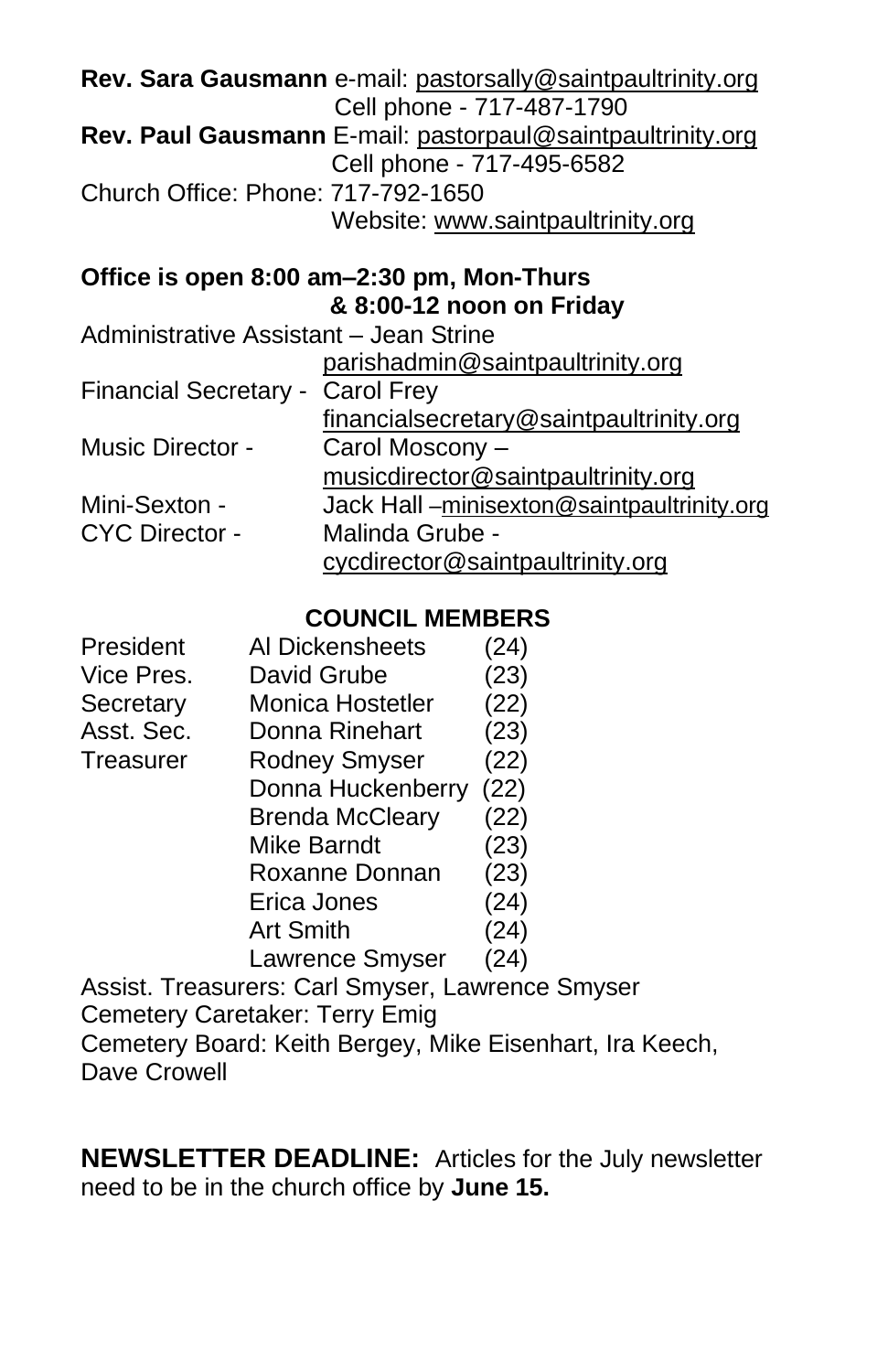## **PASTOR'S LETTER**

**Deuteronomy 4:9** Only be careful and watch yourselves closely so that you do not forget the things your eyes have seen or let them fade from your heart as long as you live. Teach them to your children and to their children after them.

This is a big month to celebrate graduations and it is also our traditional time for Vacation Bible School. These are both occasions to reflect on the Christian Education of our young people. Those who are graduating and are being launched into the world need our prayers. There are so many things to draw young people away from the faith. College campuses are the seedbed for a lot of false rhetoric about basic morals. Our young people need to be firmly anchored to withstand the push to adopt attitudes and behaviors that are opposed to the commands of God.

Vacation Bible School and our other Christian Education opportunities provide the opportunity to counter the sway of the world. Every time we have a chance to work with our young people it is an opportunity to help them to see the value of walking in God's ways, rather than the ways of the world.

Please pray for our parents that they prioritize Christian Education because through the church and family working together, we can build a strong future in these formative years. Sports and music and other activities can make for a wellrounded individual and help to instill other good habits but there is nothing that will serve our young people better than learning about the love of God in Christ Jesus and the plan and purpose God has for his children of every age, to follow in his ways. It is the only way out of the chaos and confusion of the world around us.

In His love,

Pastor Sally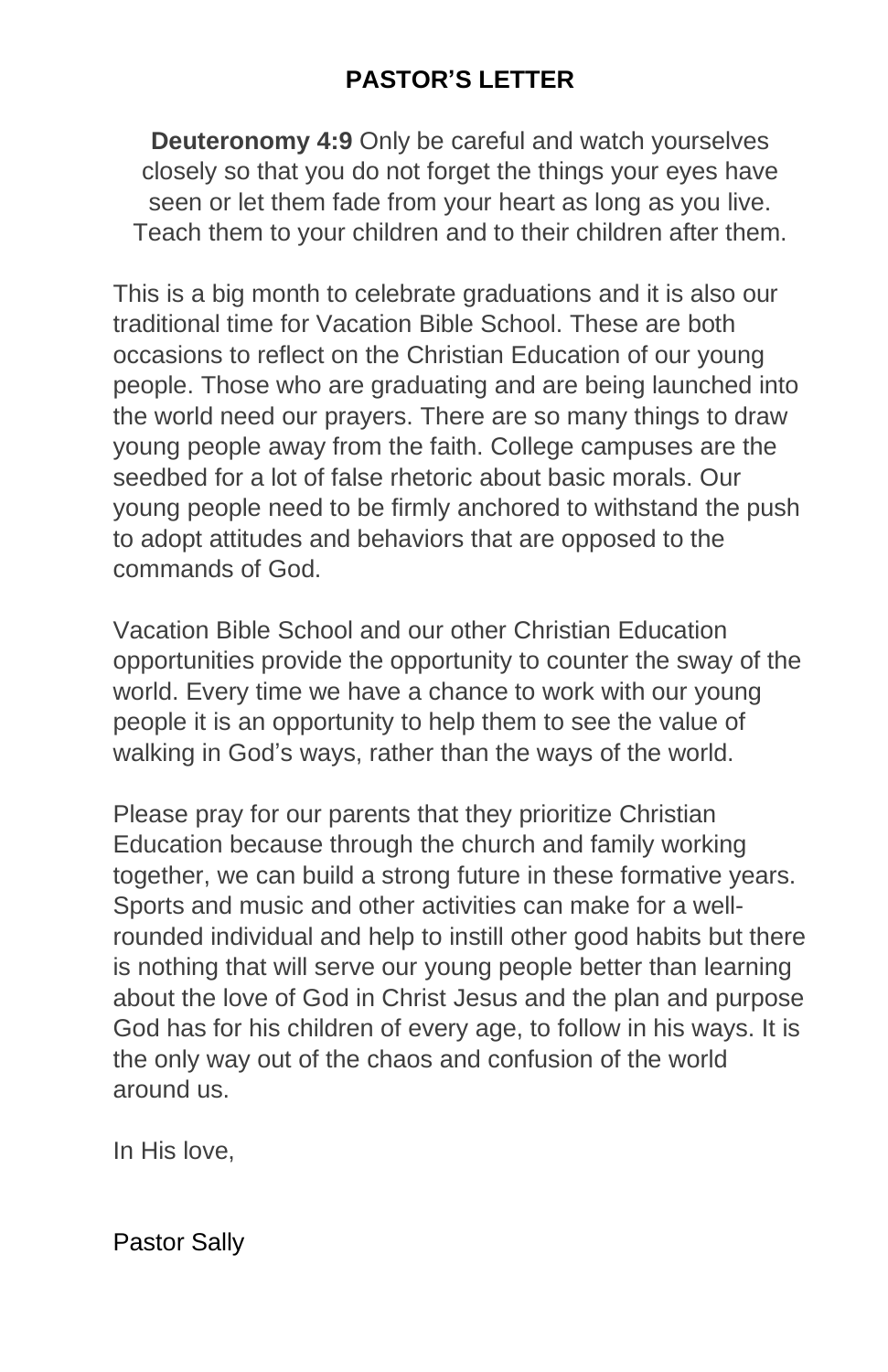## **SPECIAL APPEAL FOR JUNE - SHALLOW WELLS**

Once again, we are supporting the Shallow Wells Project to support the construction of wells in Tanzania and other African regions. To make a donation, use an envelope and include your name and 'water' on it & drop it in the offering plate please. To receive credit on your giving statement, please make checks payable to "Saint Paul Lutheran Church." Thanks for your support of this worthy cause.





 **BIBLE STUDY**

We will be completing our study of "The Life of Jesus," a video series from Deeper Connections, on June 7<sup>th</sup> and 21st at either 10 am or 7 pm at church. Join us for this enlightening series where we will reflect on the power of Jesus' ministry to change lives.



**Social Ministry sponsors a Warm Scarves ministry each Fall.** Scarves are distributed through Harvest of Hope Food Pantry at Thanksgiving. We have been able to give around 100 scarves each year. With each is a bible verse and an invitation to worship with us. Please donate yarn, a purchased scarf, or

make a simple scarf. 6" by 36" is a good size but can be larger or smaller. There is yarn available for knitting or crocheting. Contact Donna Rinehart for more information.



## **OUR DAILY BREAD**

Our dessert for June is oatmeal coconut cookies. Three cookies per bag. We need 360 bags by 9:00 am, Friday, June 17th. If you can make some cookies, please sign the sheet in the library area. Thank you!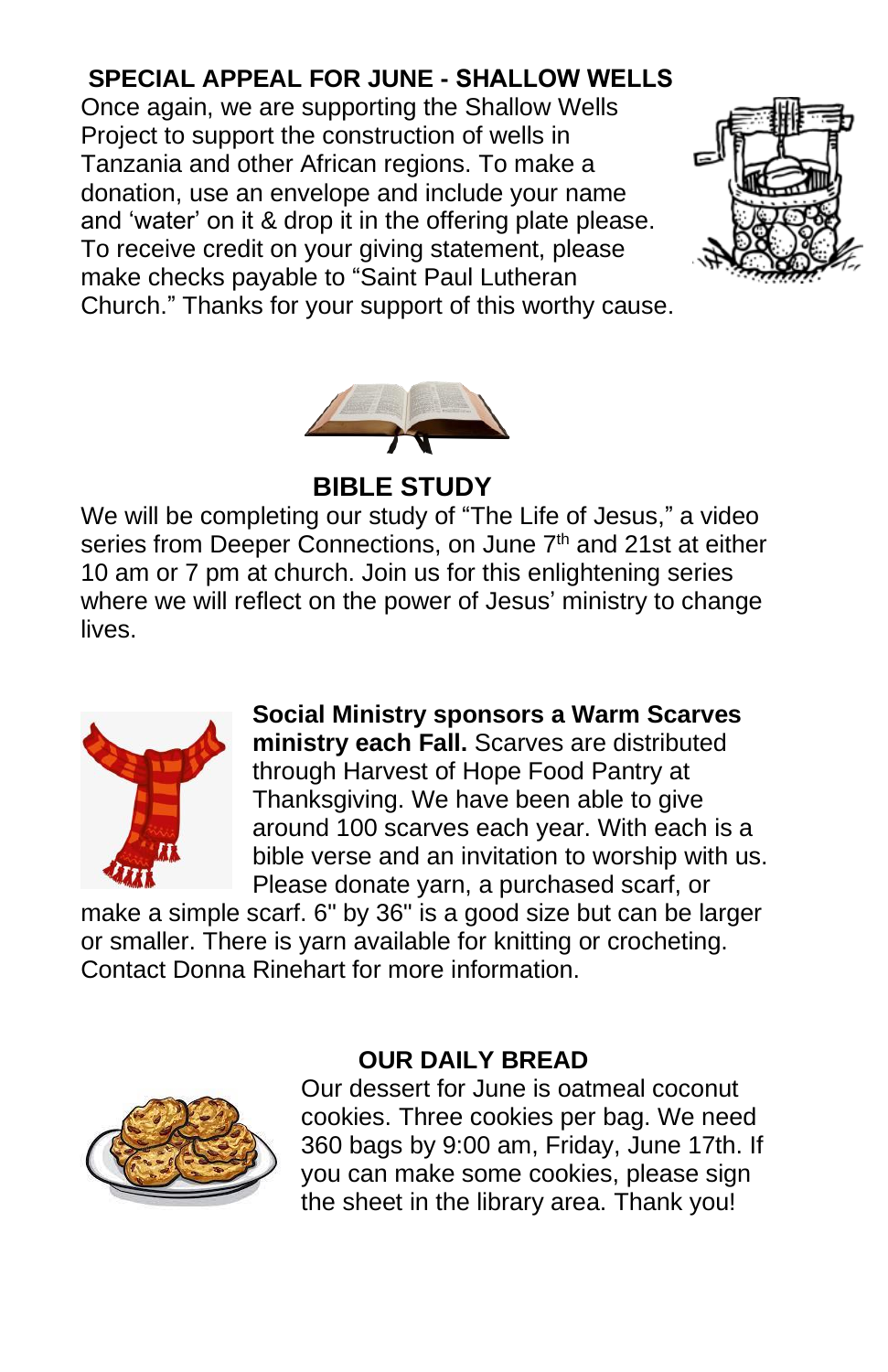

**OUR PRAYER SHAWL MINISTRY is an important outreach** to anyone in pain, hospitalized, convalescing or just in need of some loving attention. We need more shawls to add to our supply. Please consider making a prayer shawl or donating yarn. Patterns are available, contact Donna Rinehart for more information.



## **HAPPY BIRTHDAY 70 +**

| June 14 | <b>John Rebert</b>                                                            |
|---------|-------------------------------------------------------------------------------|
|         | 2124 Twin Brooks Dr. York, PA 17408                                           |
| June 15 | William H. Myers<br>3377 Fox Run Road, Apt. 411, Dover, PA<br>17315           |
| June 18 | Marsha Kindig<br>1688 Martin Rd. Spring Grove, PA 17362                       |
| June 21 | Mary Lou Hubler<br>4976 Walters Hatchery Rd., Spring Grove,<br>PA 17362       |
| June 21 | <b>Thomas Davidson</b><br>495 Lakeview Dr., Spring Grove, PA 17362            |
| June 25 | Larry Kaetzel<br>86 Dolomite Drive, York, PA 17408                            |
| June 26 | Roxana Enterline<br>2326 Maple Rd. York, PA 17408                             |
| June 28 | <b>Luther Falkenstein</b><br>48 West Highland Ave., Spring Grove, PA<br>17362 |
| June 28 | Peggy Shaffer<br>147 Lark Circle, York, PA 17404                              |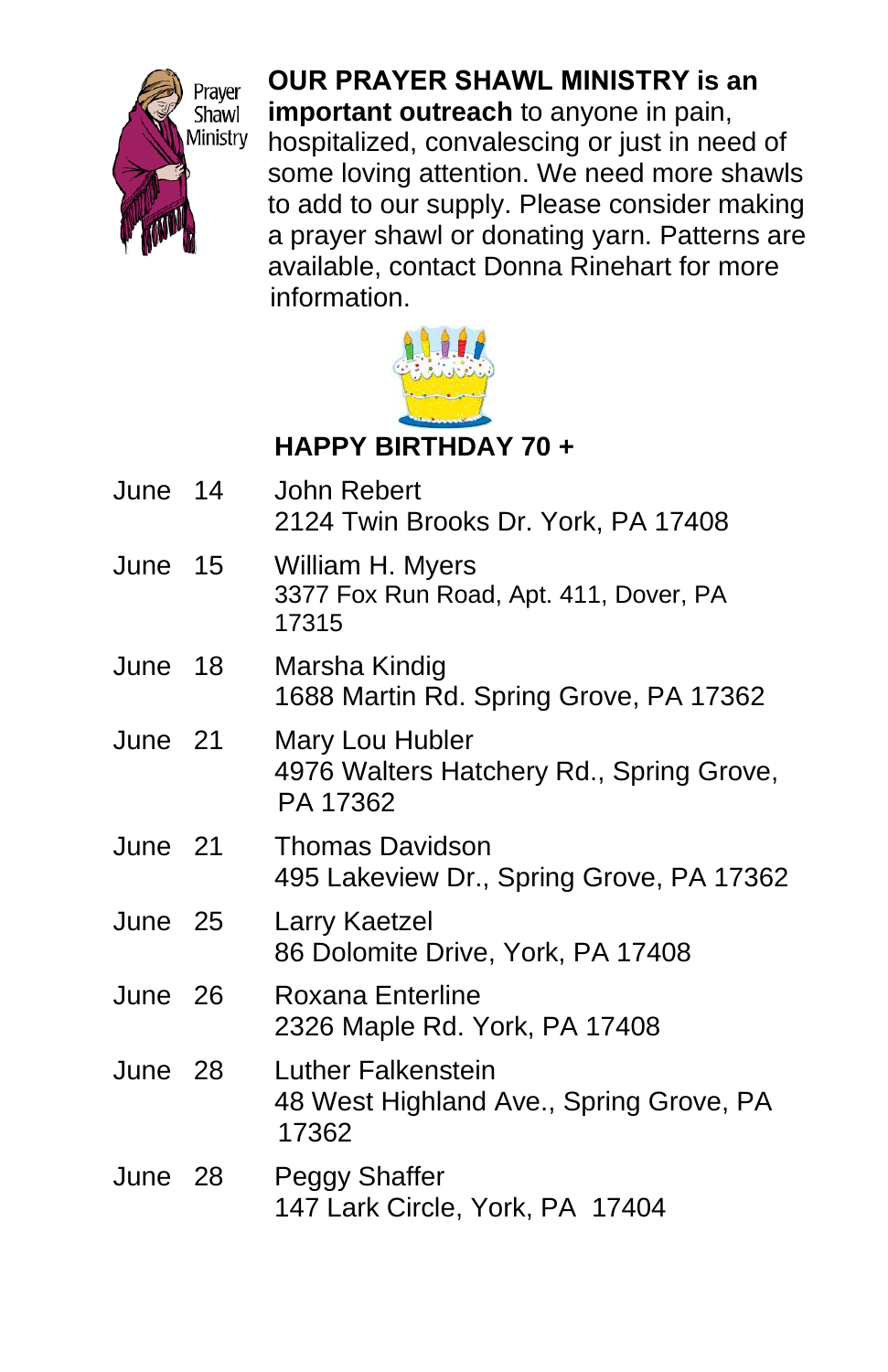| 1100ap 01 110a0aror 0 110port ao 01 April 00, 2022 |                |           |                       |              |                        |  |  |
|----------------------------------------------------|----------------|-----------|-----------------------|--------------|------------------------|--|--|
|                                                    | <b>Current</b> | Bene.     | <b>Bldg</b><br>Maint. | <b>Total</b> | <b>Capital</b><br>Fund |  |  |
|                                                    |                |           |                       |              |                        |  |  |
| <b>2022 YTD</b>                                    |                |           |                       |              |                        |  |  |
| <b>Receipts</b>                                    | \$145,389      | \$11,483  | \$17,946              | \$174,818    | \$71,431               |  |  |
|                                                    |                |           |                       |              |                        |  |  |
| <b>Disbursements</b>                               | \$146,689      | \$16,500  | \$10,448              | \$173,637    |                        |  |  |
| 2022 Change in                                     |                |           |                       |              |                        |  |  |
| <b>Fund Balance</b>                                |                |           |                       |              |                        |  |  |
|                                                    | \$(1,300)      | \$(5,017) | \$7,498               | \$1,181      |                        |  |  |
|                                                    |                |           |                       |              |                        |  |  |
| <b>Prior Year's</b>                                |                |           |                       |              |                        |  |  |
| <b>Balance</b>                                     | \$44,900       | \$29,940  | \$(2,209)             | \$72,631     |                        |  |  |
| Accumulated                                        |                |           |                       |              |                        |  |  |
| <b>Fund Balance</b>                                | \$43,600       | \$24,923  | \$5,289               | \$73,812     |                        |  |  |
| <b>Fund Balance</b>                                |                |           |                       |              |                        |  |  |
| <b>Last Month</b>                                  | \$48,054       | \$25,756  | \$4,188               | \$77,998     |                        |  |  |
| This Month's                                       |                |           |                       |              |                        |  |  |
| Change                                             | \$(4,454)      | \$(833)   | \$1,101               | \$(4, 186)   |                        |  |  |

#### **TREASURER'S REPORT Recap of Treasurer's Report as of April 30, 2022**

# **CHURCH COUNCIL**

The Church Council meeting was held in the conference room at 7 pm on April 12, 2022.

Council Members in attendance: Al Dickensheets, Rodney Smyser, Monica Hostetler, Brenda McCleary, Donna Huckenberry, Dave Grube, Erica Jones, Roxanne Donnan, Donna Rinehart, Art Smith, Lawrence Smyser, Pastor Paul, and Pastor Sally

Excused: Mike Barndt

**OPENING DEVOTIONS:** Led by Pastor Paul on Simon of Cyrene.

**ADOPTION OF THE AGENDA:** Lawrence Smyser made a motion to adopt the agenda with an addendum adding a possible bus trip as the 3rd New Business item. Motion 2<sup>nd</sup> by Dave Grube. Voice vote was unanimously all in favor.

**MINUTES OF LAST COUNCIL MEETING:** Motion to accept the minutes from the March 8, 2022, Church Council meeting was made by Dave Grube and 2<sup>nd</sup> by Donna Huckenberry. Voice vote was unanimously all in favor.

**PASTORS' REPORT:** Written report was read by Pastor Sally. **COMMITTEE REPORTS:**

**MINISTRY OF RESOURCES** – Prayer offered by Al **Dickensheets**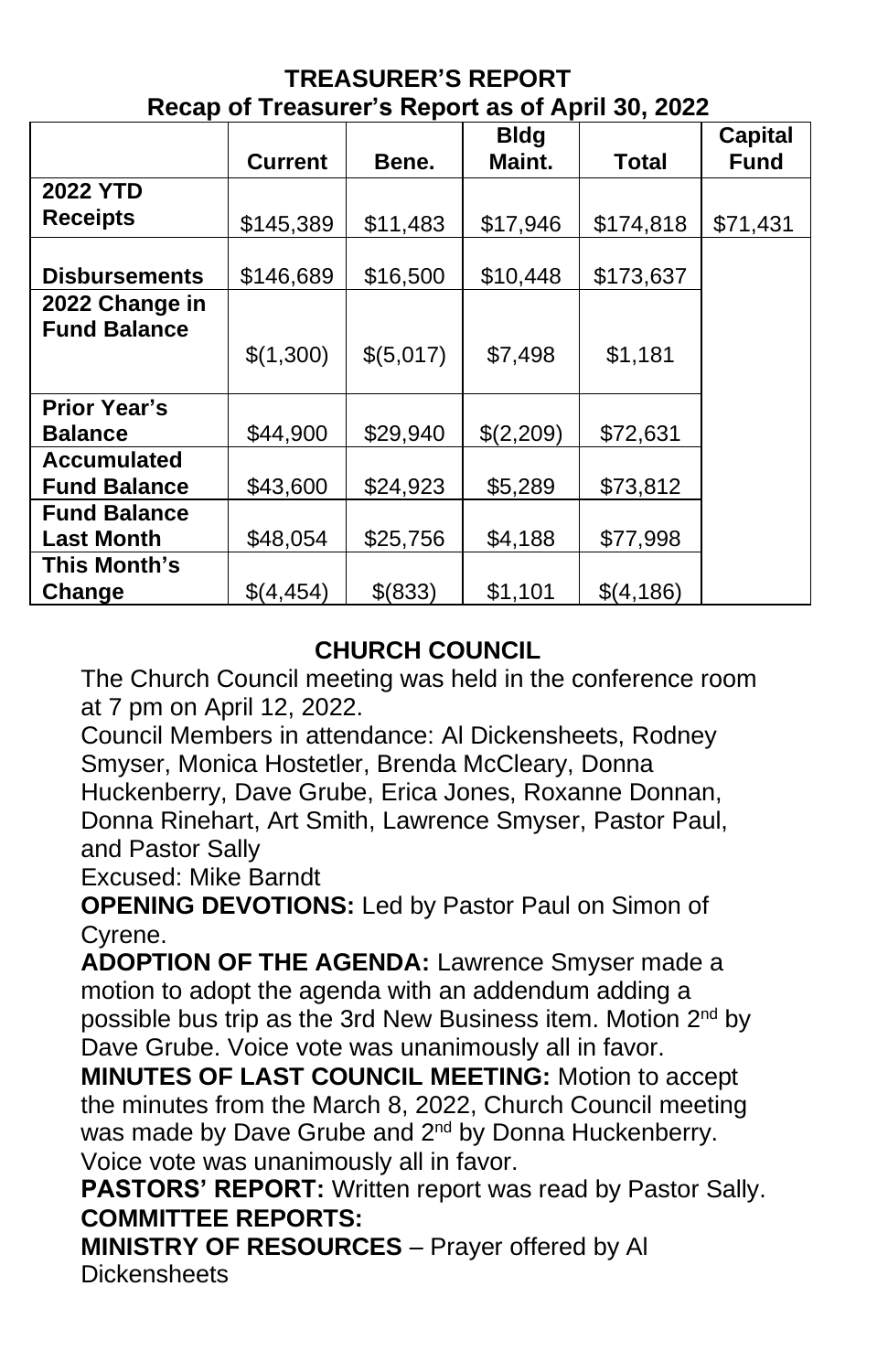FINANCE –Lawrence Smyser reviewed the Finance Committee Minutes and shared that Vanco is now accepted in addition to PayPal for online giving. The Financial Report was reviewed by Rodney Smyser. A motion was made by Dave Grube to accept the Finance Report and 2<sup>nd</sup> by Art Smith. Voice vote was unanimously all in favor. Next meeting – July 11, 2022, at 7:00 pm.

MUTUAL MINISTRY –Art Smith shared, no meeting since last council meeting. Next meeting – April 26, 2022, at 6:30pm. PROPERTY – Dave Grube shared there will be a Temple Talk regarding the Nave Renovations when a start date is available. New security cameras will be installed outside for the parking lot and CYC entrance for added safety. May 10, 2022, from 6- 7pm, Roy Gentzler will be available to train council members on how to use AEDs and respond to an emergency. Next meeting – September 13, 2022, at 6:00pm.

**MINISTRY OF GROWTH** – Prayer offered by Brenda McCleary FELLOWSHIP – Monica Hostetler reviewed meeting minutes highlighting Easter breakfast this Sunday, Camp Fire May 13<sup>th</sup>, and Christmas Party planned for December 4<sup>th</sup>. Next meeting -October 3. 2022, at 7:00 pm.

Women of the Word – Next meeting, April 20, 2022, at 1:00pm. YOUTH AND FAMILY LIFE – Monica Hostetler reviewed highlights from the April 4<sup>th</sup> meeting. Easter Egg Hunt April 17<sup>th</sup>, Camp Fire May May 13th with two fire pits ordered, Harper's Ferry June  $18<sup>th</sup>$  with tubing and zip lining, and Harvest of Hope summer lunch program on June 20<sup>th</sup>. Next meeting - May 2, 2022, at 6pm.

CHRISTIAN EDUCATION – Donna Huckenberry reviewed minutes from April 4<sup>th</sup> meeting. Jonah and the Whale is the theme for VBS this year. The Confirmation class has 6 students who will be confirmed on May 22<sup>nd</sup> at first service. Next meeting – May  $2^{nd}$  at 7:00pm.

CYC Update – There are 12 students officially registered for the 4's class and 10 for the 3's class next year. Graduation for the current students is May 25<sup>th</sup>.

**MINISTRY OF SERVICE** – Prayer offered by Dave Grube STEWARDSHIP – Lawrence Smyser shared, no meeting since last council. Next meeting – April 25, 2022, at 7:00pm. OUTREACH – Brenda McCleary shared that Outreach will be advertising the Tunnels to Towers and Feed the Hunger events. We will be making 20,000 meals at the Feed the Hunger event. The church advertised in the Merchandiser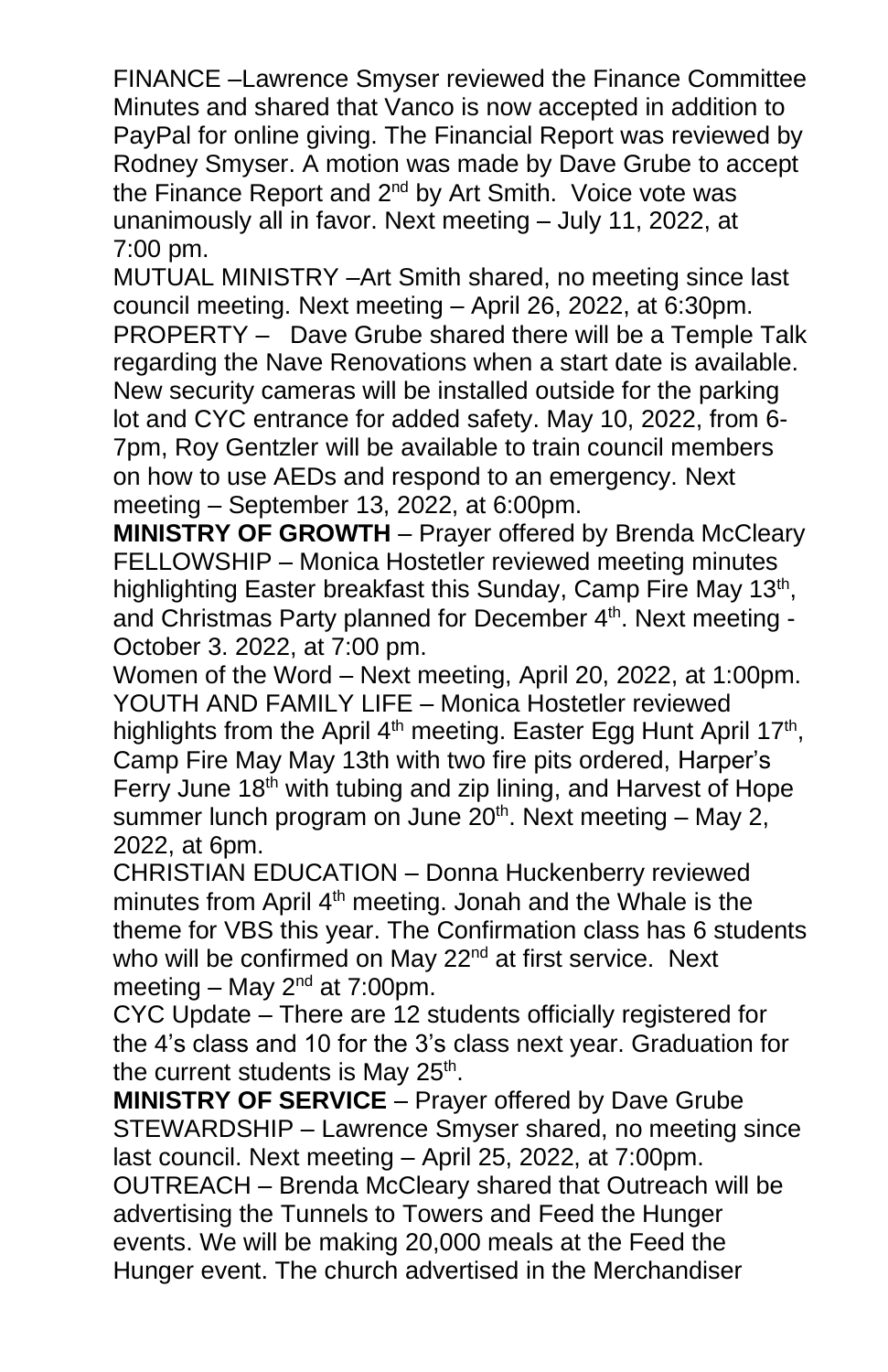announcing our membership with the NALC and sharing our Easter service hours. Next meeting - Tuesday April 26, 2022, at 8:45am.

Men of Faith – Had 10 men in attendance at their last meeting. Member 2 Member – As needed.

SOCIAL MINISTRY – Donna Rinehart shared written minutes. Next meeting – April 19, 2022, at 9:00am.

**MINISTRY OF PRAISE** – Prayer offered by Pastor Sally WORSHIP & MUSIC – Roxanne Donnan shared plans to resume outside  $2^{nd}$  service May  $22^{nd}$  through June  $26<sup>th</sup>$  and the assess based on the weather and participation with set up and tear down. Plans for education on when to make the sign of the cross this summer. Next meeting May 11, 2022, at 7:45pm. Average Worship Attendance for March in person per Sunday  $= 143$ 

## **OLD BUSINESS:**

Al Dickensheets shared that the \$4000 extra benevolence money was donated to the NALC.

Afghan Resettlement – Lawrence Smyser after reviewing the requirements to participate in the Afghan Resettlement and prayerful consideration, recommends that we withdrawal our application from the program. Motion made by Lawrence Smyser to withdraw from the Afghan Resettlement program and to follow up with a letter to the congregation in the Parish Messenger and/or church bulletin explaining why. Motion was 2<sup>nd</sup> by Donna Rinehart. Voice vote unanimously all in favor.

Lutheran World Relief – Ukraine Crisis Donation of \$5000 was made and the church has received a thank you note from Lutheran World Relief.

Tunnels to Towers Update – Campaign page has been created and you can register and pay electronically, or you can pay by check and turn in a paper registration form. Those registered by May 1<sup>st</sup> will get a free T-shirt. The church's Facebook page has a link that allows you to give directly to Tunnels to Towers. The goal is to raise \$5000 from the 5K walk. To make the event special the Honor Guard from the Sheriff's Office, a Vietnam War veteran, Lynnette, and a fire truck with the American flag will be in attendance. Plans for Temple Talks to be made by Dave Grube and/or Joe Jones.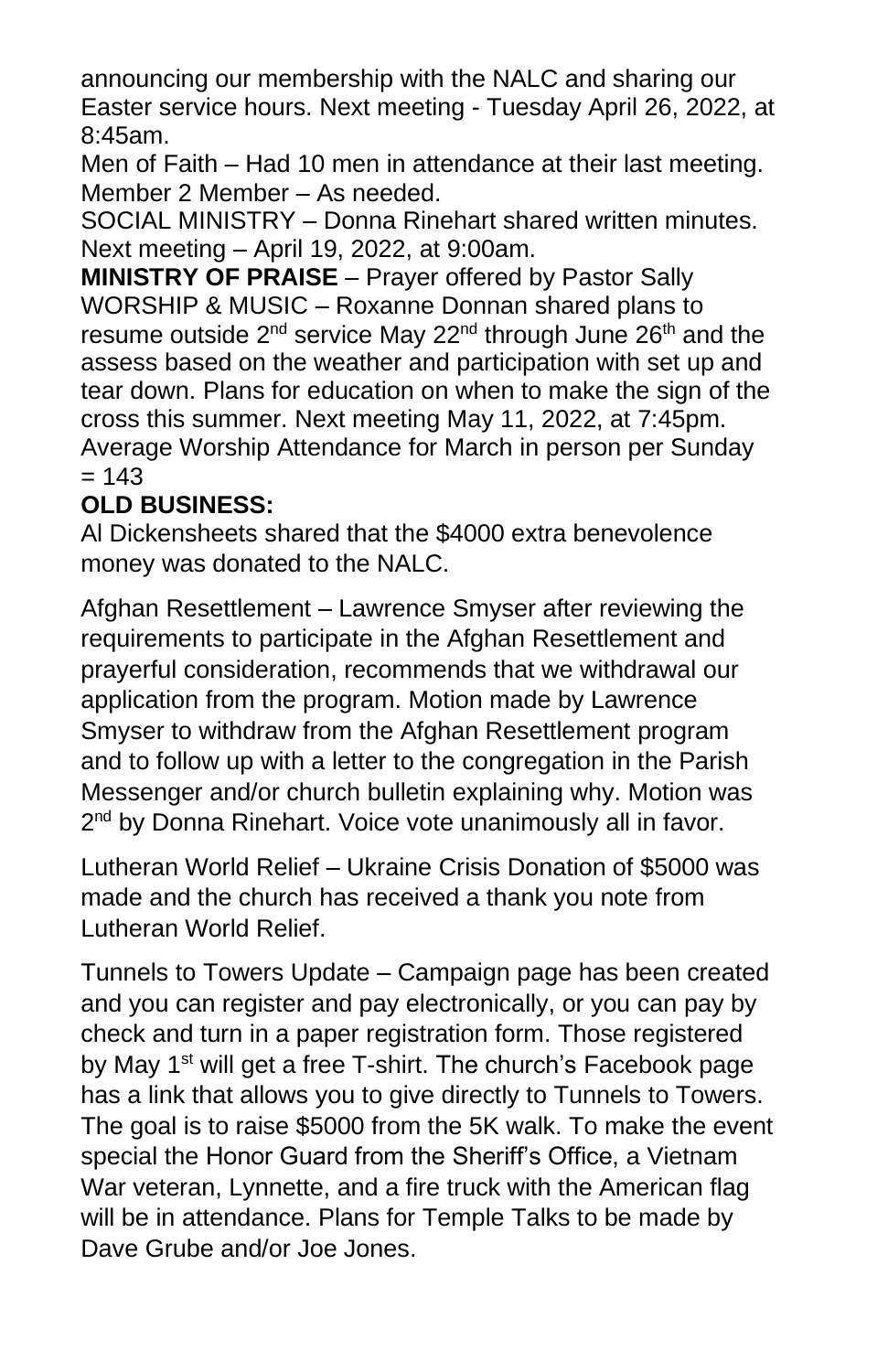## **NEW BUSINESS:**

The church received a nice letter welcoming us to the NALC.

Bob Yeater is requesting to use Fellowship Hall and place painter's tape on the floor to play pickleball. He is also requesting permission to leave the painter's tape on the floor in between games. Dave Grube made the motion to allow pickleball to be played in Fellowship Hall with tape placed and left on the floor, and a set schedule to be arranged with Jean through August. Motion 2<sup>nd</sup> by Lawrence Smyser. Voice vote unanimously all in favor.

Lawrence Smyser proposed organizing a bus trip to the Creation Ark Encounter in Kentucky from Monday Sept 19th through Thursday Sept 22<sup>nd</sup>. Cost of transportation, Ark ticket, and stay at the Hampton Inn will cost \$850 for a single occupancy, \$620 per person for double occupancy, \$540 per person for triple occupancy, \$510 per person for quadruple occupancy. A \$100 deposit will be needed and a minimum of 30 participants. Meals are the responsibility of the participant. Motion to advertise for the Creation Ark Encounter trip in the Parish Messenger and church bulletin to see if there is interest in bus trip made by Lawrence Smyser, and  $2<sup>nd</sup>$  by Dave Grube. Voice vote unanimously all in favor.

## **REQUESTS FOR USE OF FACILITIES:**

- AA (on going) and Girl Scouts (through May 31, 2022) continue use of our facility
- No additional special request this month

## **MEMBERSHIP UPDATE:**

Deaths: Kenneth Myers, March 7, 2022 Funerals: Kenneth Myers, March 14, 2022 Baptisms: Callahan Metzger, Callie Hoff

## **CALENDAR UPDATES:**

- o Next meeting: May 10, 2022, at 7pm
- o Pastors' Vacation is planned for April 18-24, 2022 – Tamorrias covering

**ADJOURNMENT:** Motion to adjourn the meeting made by Lawrence Smyser and 2<sup>nd</sup> by Dave Grube. Voice vote was unanimously in favor.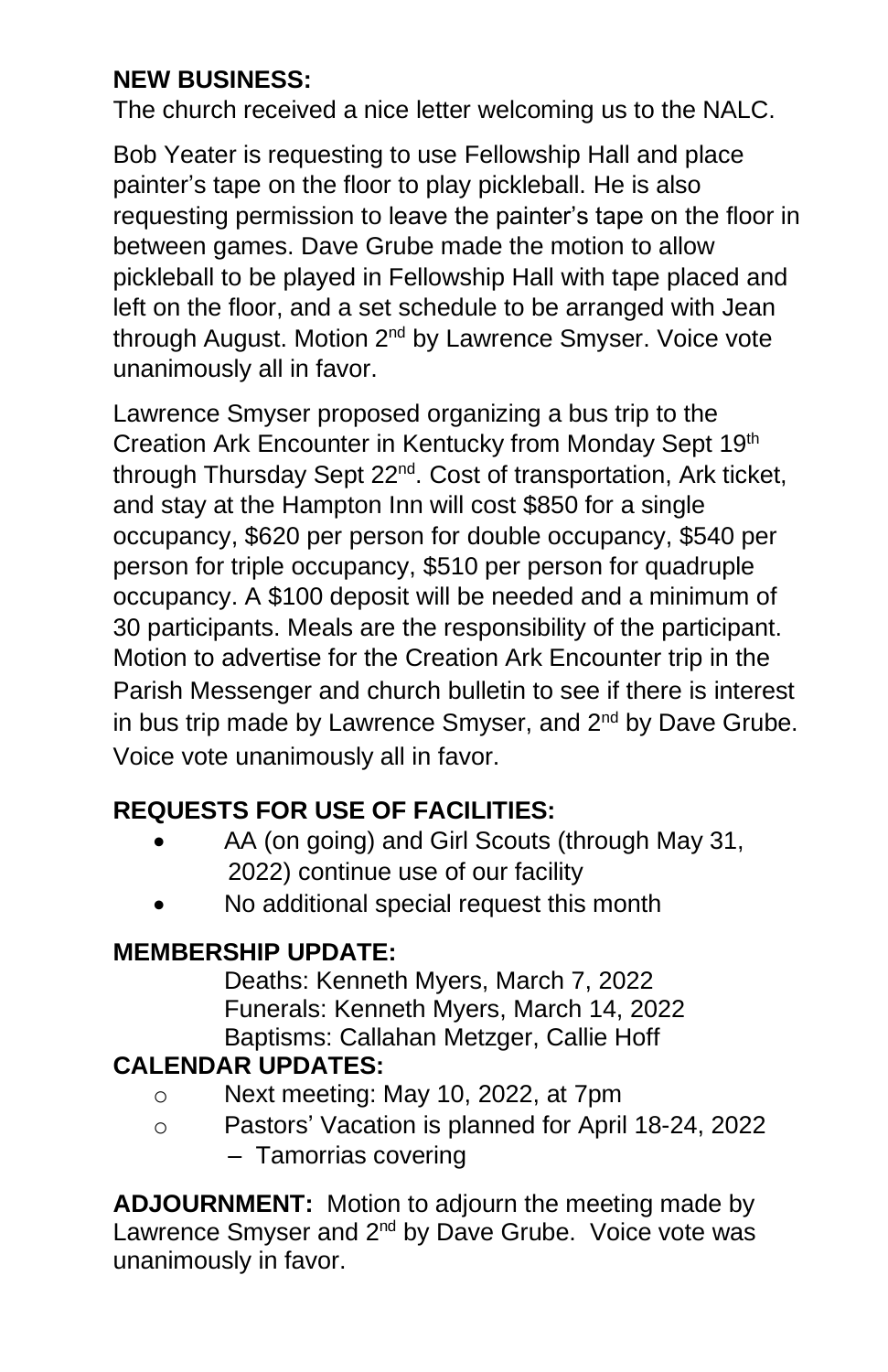

# **WORSHIP IN JUNE**

**June 5 Day of Pentecost**  First Lesson: Genesis 11:1-9 Second Lesson: Acts 2:1-21 Gospel: John 14:23-31

- **June 12 The Holy Trinity**  First Lesson: Proverbs 8:1-4,22-31 Second Lesson: Acts 2:14a, 22-36 Gospel: John 8:48-59
- **June 19 Second Sunday after Pentecost**  First Lesson: Isaiah 65:1-9 Second Lesson: Galatians 3:23-4:7 Gospel: Luke 8:26-39
- **June 26 Third Sunday after Pentecost**  First Lesson: 1 Kings 19:9b-21 Second Lesson: Galatians 5:1,13-25 Gospel: Luke 9:51-62



Dear Friends at St. Paul: Thank you so much for the care package! It means a lot knowing I have such a supportive group of people in my life. Sincerely, Cassidy Patchel

**THANK YOU** from the bottom of my heart to all the members that supported the CYC Preschool throughout the school year. We are truly blessed to have so many amazing people who contributed financially, but also dedicated their time to help serve the program. A special thanks to Donna Rinehart, Sandy Albright, and Sue Dickensheets, for their help in various capacities throughout the school year. Also, thank you to the Christian Ed Committee for hosting the CYC Sunday Luncheon. We had a great turnout, and the families enjoyed the food and time together. Malinda Grube, CYC Director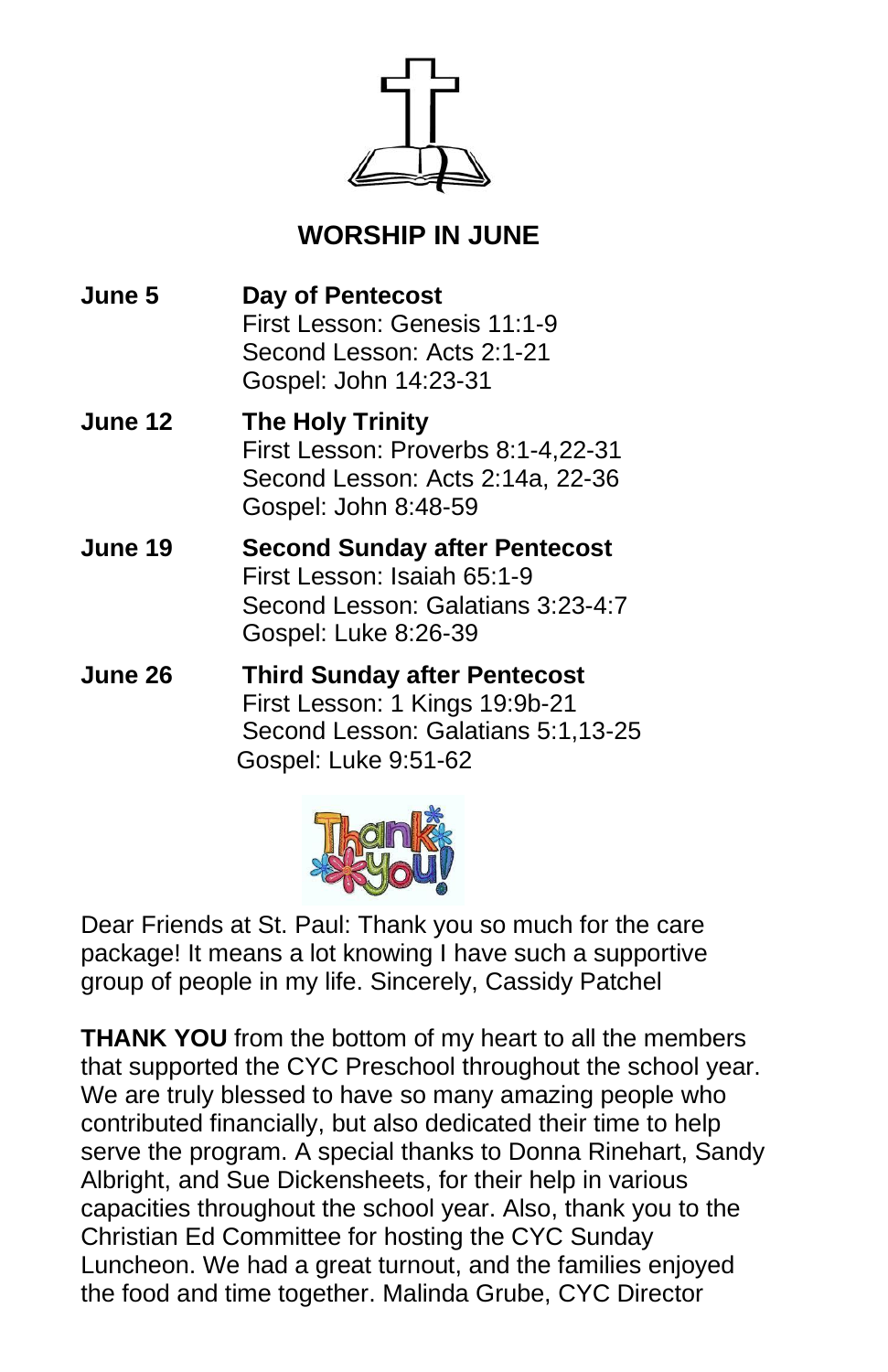## **SPONSORSHIPS**

## **ALTAR FLOWERS (\$40/wk)**

- **June 5** Louise Frye / Crystal Cole
- **June 12** Ken Worley & Family / OPEN
- **June 19** Donnie & Diana Fake & Family
- **June 26** Crystal Cole / Carole Dormuth

#### **BULLETIN (\$20/wk)**

- **June 5** Brenda McCleary
- **June 12** Ira Keech & Family / Jack & Joyce Hall
- **June 19** Marty & Sandy Albright & Family
- **June 26** Dave & Deb Smyser

#### **BREAD & WINE (\$10/wk)**

- **June 5** Ed & Connie Dunklebarger & Family
- **June 12** Amy Austin & Family
- **June 19** The Hax Family
- **June 26** John & Esther Jacobs

#### **MAILING MINISTRY (\$10/wk)**

- **June 5** Carl & Sandy Bender
- **June 12** Carl & Sandy Bender
- **June 19** Richard & Mary Keller
- **June 26** John Rebert

#### **PARISH MESSENGER**

The Lentz/Gardner Family

#### **SANCTUARY LAMP**

John Rebert



**Connie Dunklebarger has made a sacred hymn CD**.

She is accepting love offerings for anyone who would like to have a copy of her beautiful singing of these favorite hymns. There is also a harp selection. If interested, please see Connie.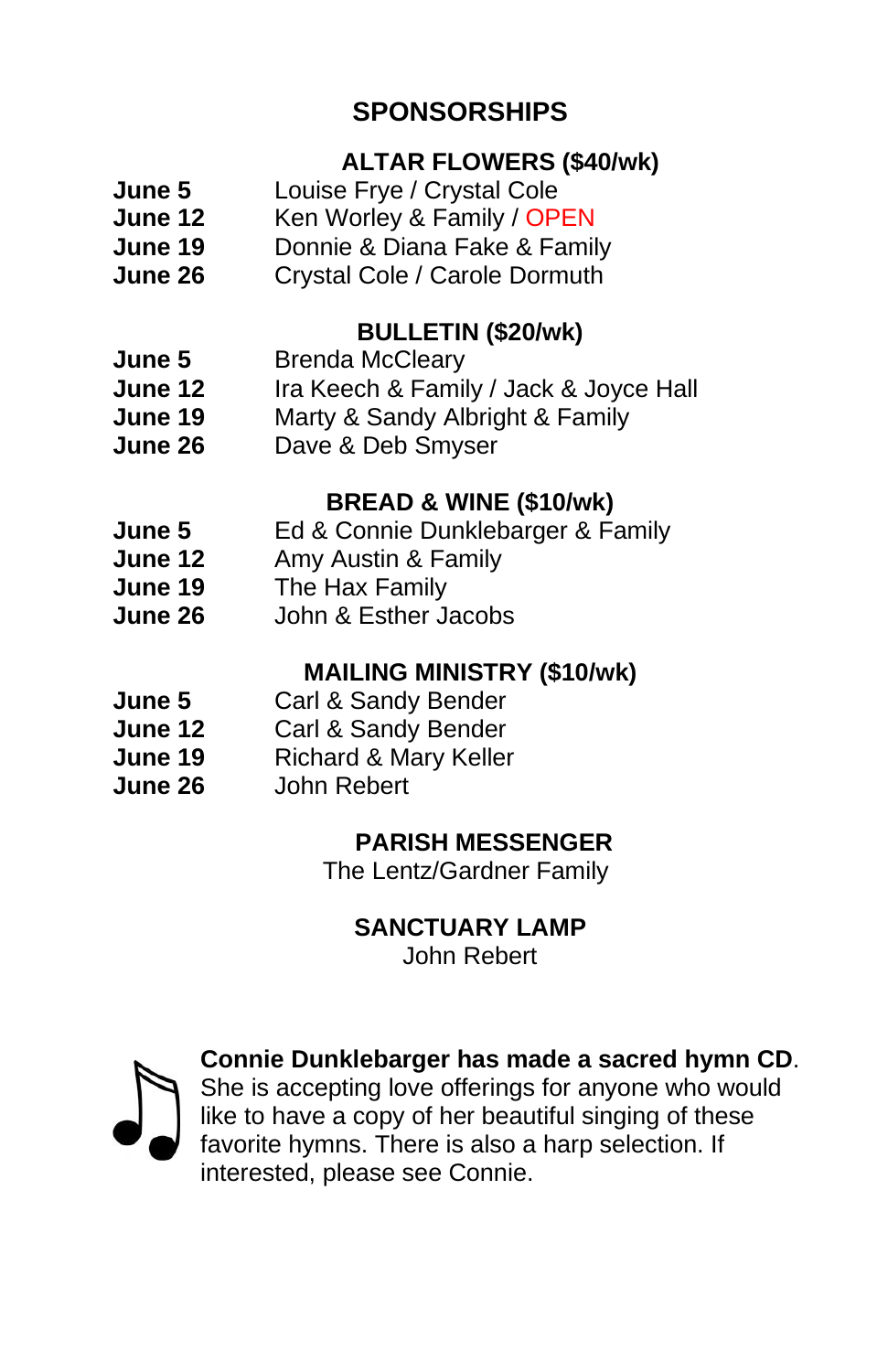# **† CHRISTIAN EDUCATION (Faith Learning 9:40 on Sunday Morning)** There is something for every age and interest!

*"If any of you is lacking in wisdom, ask God, who gives to all generously and ungrudgingly, and it will be given to you." James 1:5*

## **For Adults:**

**Ordinary Faith** – This class meets in room 13/14 behind the stage in Fellowship Hall. We study interesting, yet ordinary, people in the Bible. These ordinary people are examples of extraordinary faith which are an inspiration to us in our spiritual life. All are welcome to join us each Sunday morning.

**Lutheran Theology Bible Study** – This Class meets in the conference room next to the mailboxes. Explore what it means to be Lutheran through the Lutheran 101 book.

**Concordia study works through various books of the Bible** - This class meets in the quilters room, located behind the elevator, and is working through Romans and then on to Ephesians.

**Four in Forty** - Pastor Paul's class meets in the parlor. They are looking at scripture, church history, contemporary Christian engagement, and challenges in the world.

## **Summer Changes for the Young People**:



**Grades 6-12** will meet in the small conference room for *Donuts, Devotions and Discussion*. Not too heavy, not too light – not too sweet, not too salty – join us each Sunday this summer!

**Ages 3-Grade 5** (see the article about ICE CREAM)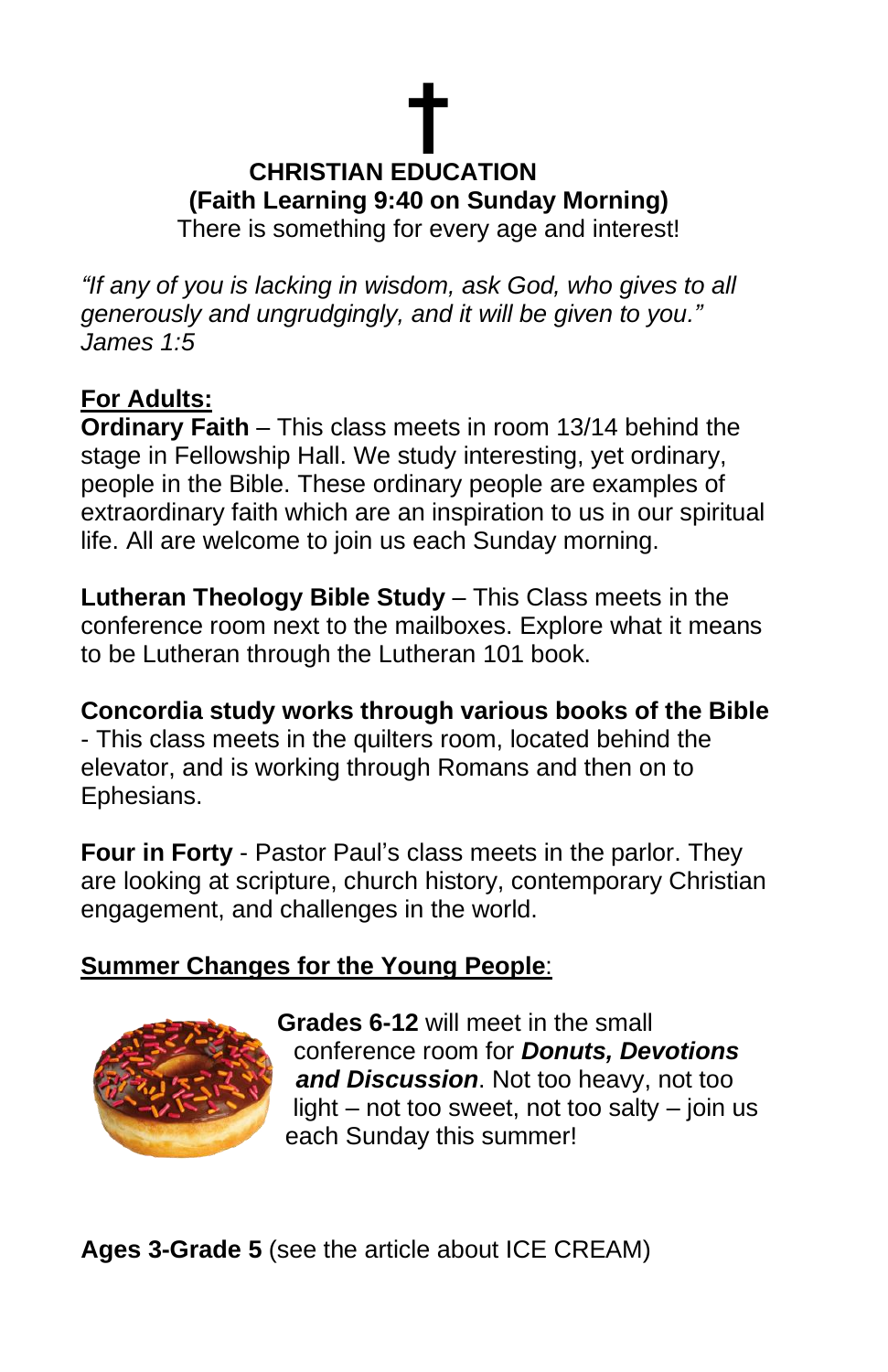

## **PRAYERS FOR MISSIONARIES**

Andy Stump wants everyone to know he is safe while in Haiti. Although travel into the country is a bit complicated, most of Haiti is safe, the cities

are where the riots happen. Andy stays away from the "highways" and feels comfortable in his setting. Please continue to pray for his spreading of God's love in rural Haiti. Luke and Ruth request prayer as Ruth travels to her homeland (one of the more dangerous areas in the Philippines). Pray for Luke and the children as they remain behind. Pray for wisdom for Luke and for the Lord's working as he helps organize a community volleyball league. May there be opportunities to relate his faith in Jesus with other local athletes.

**Women of the Word** have decided to continue their monthly Bible study through the months of June, July, and August this summer. We will be finishing up our *"Adventurous Prayer"* Bible study. On Wednesday, June 15th, Barb Sloat will lead our study *"The Attitude of Prayer".* We invite all ladies to join us for study and fellowship.



**CENTER FOR YOUNG CHILDREN** is now accepting applications for the 2022-2023 school year for both the 3 and 4 year-old classes. Children need to be either 3 or 4 by September 1<sup>st</sup>. Registration can be done by emailing Malinda Grube, CYC Director, at: cycdirector@saintpaultrinity.org, or by calling the church office and requesting a registration form. The registration fee, first month's tuition and forms are due at the time of enrollment to ensure your child's placement. The 3-year old's meet three days a week from 9:00 am-12:00 noon, and the 4-year old's meet five days a week from 9:00 am-2:00 pm. Tuition for the 3's is \$135/month, and for the 4's it is \$310/month - both with a nonrefundable registration fee of \$50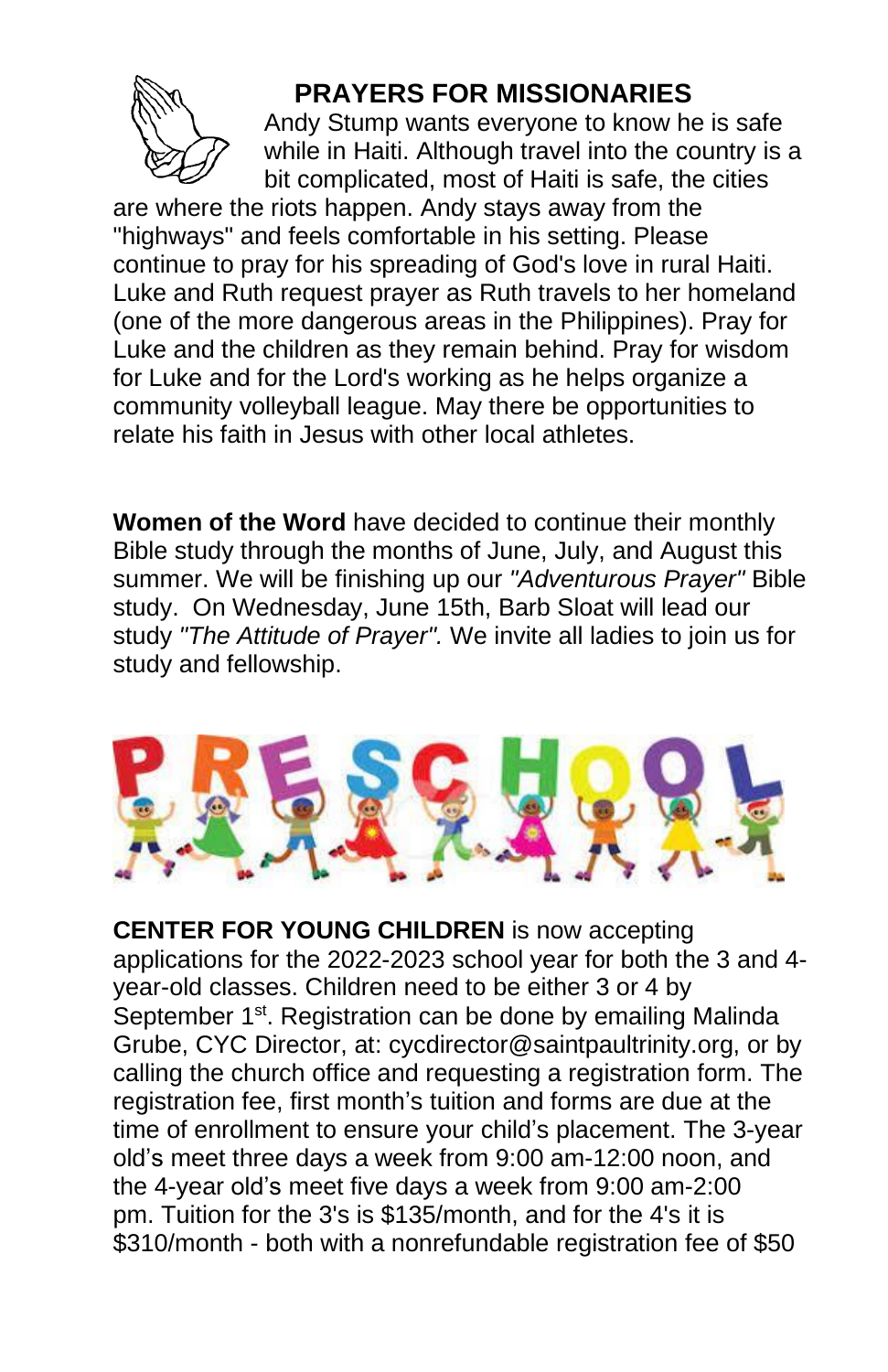

# **HARVEST OF HOPE**

Harvest of Hope Food Pantry is in need of the items listed below. You may place your donations on the table located near the church office. Monetary donations are always gratefully appreciated. Thank you!

**BASIC NEEDS:** Canned Vegetables**,** Canned Corn**,** Canned Chicken Noodle or Chicken Rice Soups**,** Canned Tomato Soup**,**  Canned Vegetable Soup**,** Canned Pork and Beans**,** Canned Beef Stew, Boxed Macaroni and Cheese, Canned Pasta**,**  Canned Pasta Sauce**,** Dry Spaghetti**,** Dry Macaroni, Egg Noodles**,** Boxed Potatoes**,** Boxed Rice**,** Canned Fruit**,** Canned Tuna, Chicken, or Salmon**,** Peanut Butter**,** Canned Diced Tomatoes**,** Boxed Cereal**,** Canned Kidney or Vegetarian Beans

**SUMMER NEEDS:** Pop Tarts, Canned Chicken Noodle Soup, Canned Tomato Soup, Canned Tuna, Peanut Butter, Pasta Cups, Applesauce and Fruit Cups, Pudding and Jello Cups, Granola Bars, Juice Boxes

**Harvest of Hope is in need of an additional Board member.** If interested, please see Lawrence Smyser for details.



**Saint Paul Lutheran Church has approved the set-up of a court in Fellowship Hall to play recreational pickleball.** Starting June 1, you are invited to come out to learn and play every Wednesday at 6 pm and enjoy some fun,

fellowship, and exercise. For more information, contact Bob Yeater at 717-792-3127. The only thing needed is YOU and your sneakers! Please sign up on the paper in the library area.

## **Member2Member is in need of additional volunteers.**

Member2Member is a ministry made up of volunteers focused on spreading God's love to members of Saint Paul who may be in need of assistance around the house with seasonal outside work, minor home repairs or maintenance, house cleaning, running errands, transportation needs, help with financial questions or minor auto maintenance. If you have questions, or would like to join, please contact Ed Dunklebarger at 717- 891-5467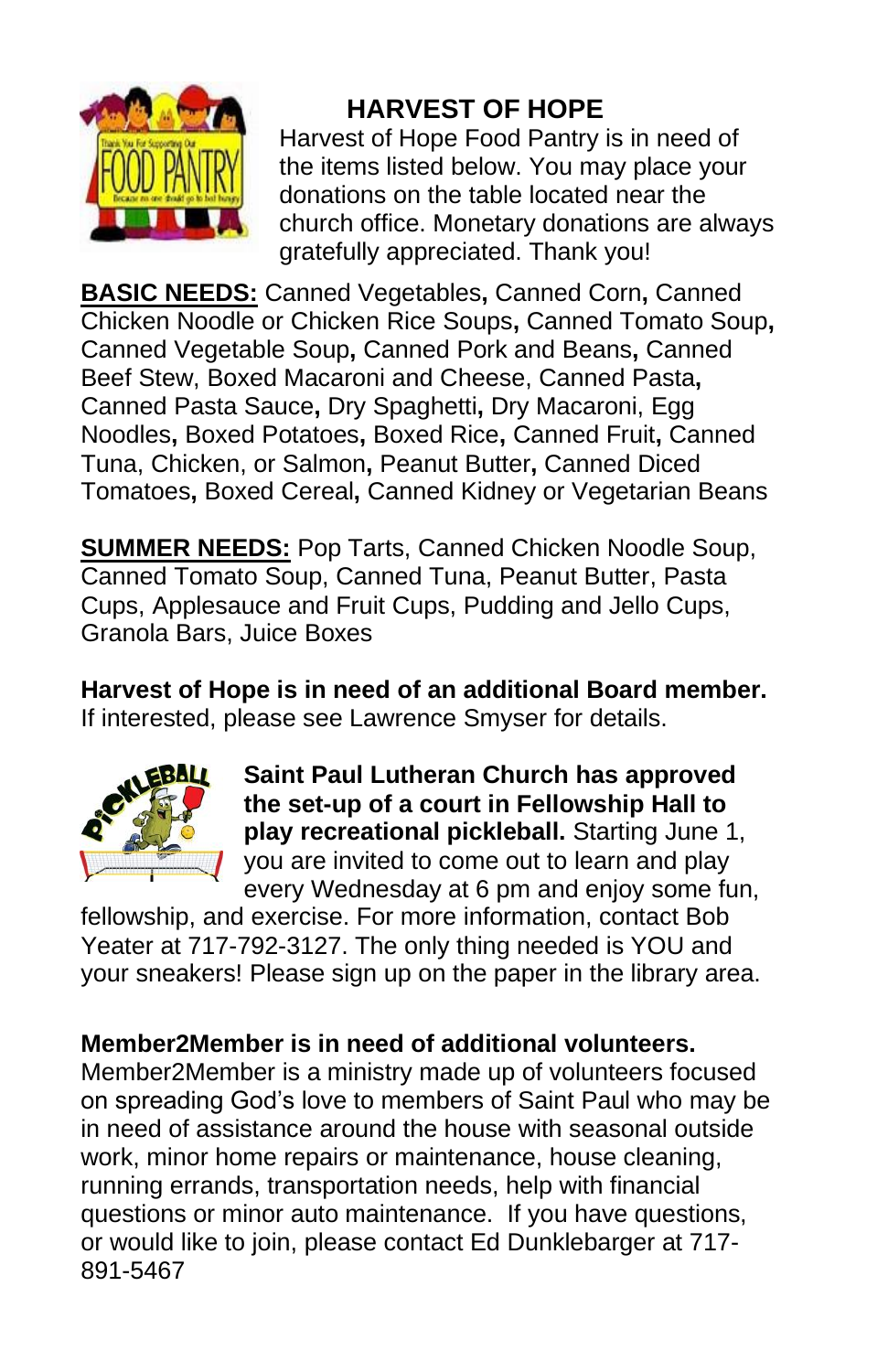

# **MAKING THE SIGN OF THE CROSS**

One of the adult Sunday School classes recently studied why we make the sign of the cross in worship. We are accustomed to seeing the pastor make the sign of the cross when using the words: In the name of

the Father, and of the +Son and of the Holy Spirit. Reminding us that we have been redeemed by Christ, the crucified Son of God.

Many Christians also respond when hearing those words by making the sign over their head, heart, and shoulders, reminding us that Christ is Lord of our hearts and minds, Lord over our whole being. Since we have freedom in Christ there is no requirement for Christians to make the sign of the cross, but many find that it is a meaningful way to physically respond to the name of God, a great reminder that in our baptisms we were claimed by Christ. Luther recommended that the sign of the cross be made by all Christians when we wake up in the morning and before we go to sleep at night.

The most common times within the worship service where the sign of the cross is made is indicated by a small cross before the word Son in the invocation of the name of the Triune God. If you have not already adopted this practice and would like to begin to respond in this way, place your thumb and first two fingers of the right hand together as a reminder of the Trinity and then touch your head (Father), middle of your chest (son) and then right shoulder and left (Holy Spirit.)

Again, there is no pressure to either make the sign of the cross or not to do so, but it is a way that many people find meaningful as a reminder that we are the blessed people of God. ++++++++++++++++++++++++++++++++++++++++++++++++

**Join us for a fun time around the campfire in the back yard on Fri., June 24 at 6:00 pm!** We will enjoy hot dogs, chips, watermelon and smores AND devotions, singing and yard games. Please sign up on the sheet in the library area, or email: [parishadmin@saintpaultrinity.org,](mailto:parishadmin@saintpaultrinity.org) **by June 17th .**